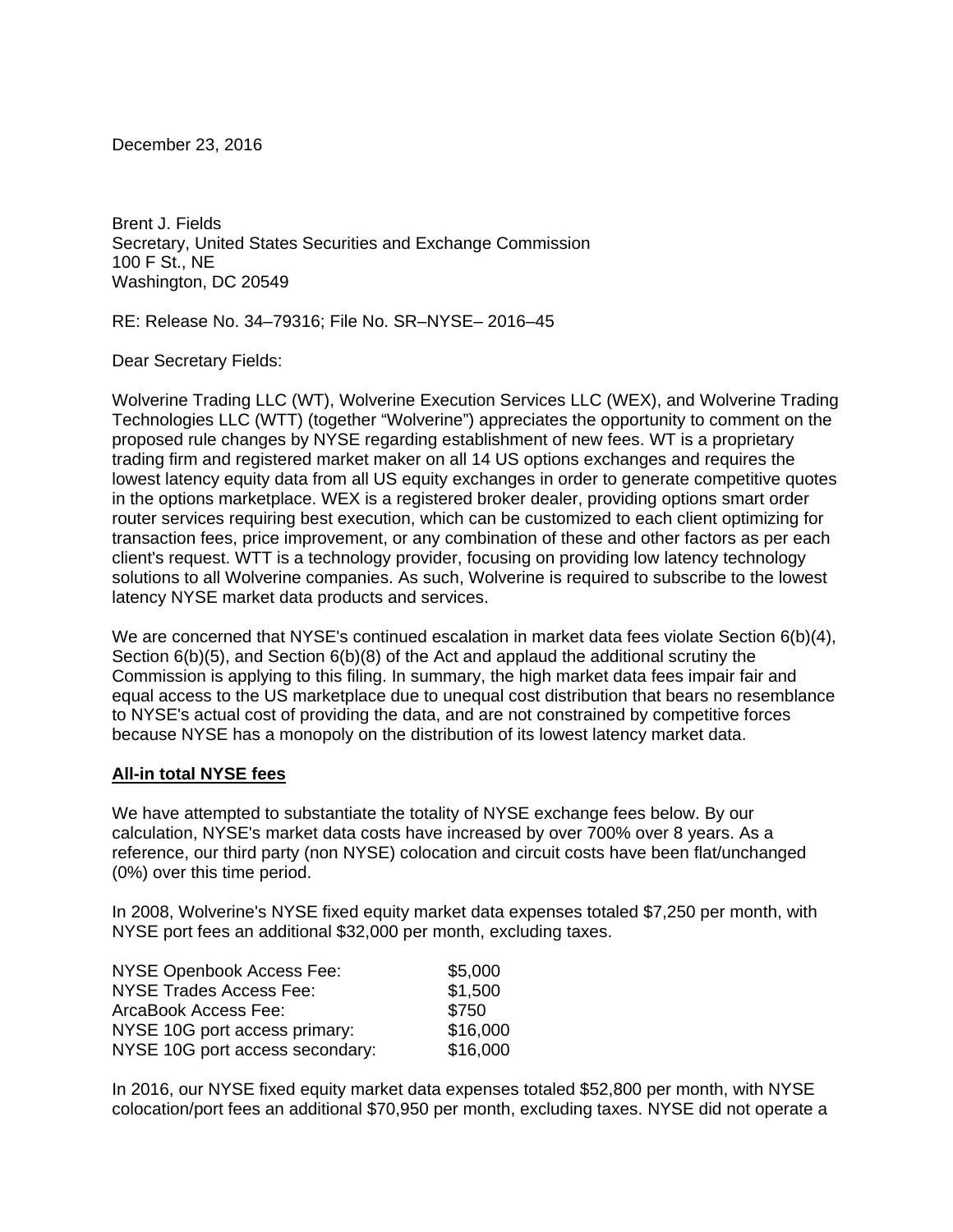colocation facility in 2008, but our third party colocation cost in the NJ area for the same amount of power and space was \$16,000/month as a reference, versus the \$33,450/month we paid in 2016. Note that other firms may have substantially higher costs, as they may be subject to Category 2 and 3 non-display fees or may require more colocation space.

| NYSE colocation, 4 cabinet cage:                       | \$2,700  |
|--------------------------------------------------------|----------|
| NYSE colocation, 29kw of power:                        | \$30,750 |
| NYSE colocation, 2 cross connects for connectivity:    | \$1,000  |
| NYSE colocation LCN primary port:                      | \$20,000 |
| NYSE colocation IP 1Gb port:                           | \$2,500  |
| NYSE SFTI IP port (secondary outside Mahwah):          | \$14,000 |
|                                                        |          |
| NYSE Classic Integrated bandwidth/connectivity on LCN: | \$1,500  |
| NYSE Classic Integrated bandwidth/connectivity on IP:  | \$1,500  |
| NYSE Arca Integrated bandwidth/connectivity on LCN:    | \$1,500  |
| NYSE Arca Integrated bandwidth/connectivity on IP:     | \$3,000  |
| NYSE MKT Integrated bandwidth/connectivity on LCN:     | \$300    |
| <b>NYSE Classic Integrated fee:</b>                    | \$7,500  |
| NYSE Arca Integrated fee:                              | \$3,000  |
| <b>NYSE MKT Integrated fee:</b>                        | \$2,500  |
| NYSE Classic Integrated non display fee (cat 1 only):  | \$20,000 |
| NYSE Arca Integrated non display fee (cat 1 only):     | \$7,000  |
| NYSE MKT Integrated non display fee (cat 1 only):      | \$5,000  |
|                                                        |          |

### **Monthly Total: \$123,750**

Note that these totals do not include the cost for NYSE options data, which we have excluded for the sake of clarity as nothing in this filing discussed new fees for options data.

# **Estimate of "reasonable" cost – Section 6(b)(4)**

From a practical standpoint, a typical network switch has approximately 48 10G ports and sells for approximately \$20,000. The exchange charges a MONTHLY port charge of \$20,000, and with 48 sold ports, generates \$11.5 million per year in revenue for a one time capital outlay of \$20,000. Even factoring in additional network equipment costs and employee salaries required to implement the entire network, we conclude that the port fees are beyond any possible interpretation of "reasonable."

### **Impact of true competition on cost**

WEX runs an options smart order router platform that competes for options order flow with multiple other similar platforms. WEX does not charge any port fees (zero), access or bandwidth fees (zero). Obviously, the NYSE does not feel a similar competitive constraint.

# **Amendment A - Connectivity fees for Premium NYSE Data Products**

NYSE is already charging "access" fees as an additional line item per market data feed on top of the port fee. The addition of "connectivity" fees (or "bandwidth" fees as specified on our most recent invoice) with their "Premium NYSE Data Products" (as specified in Amendment A) is a perfect example of a fee that has no merit on its own. Each port as a limited amount of capacity (or bandwidth). Should we purchase a total number of market data services that exceed the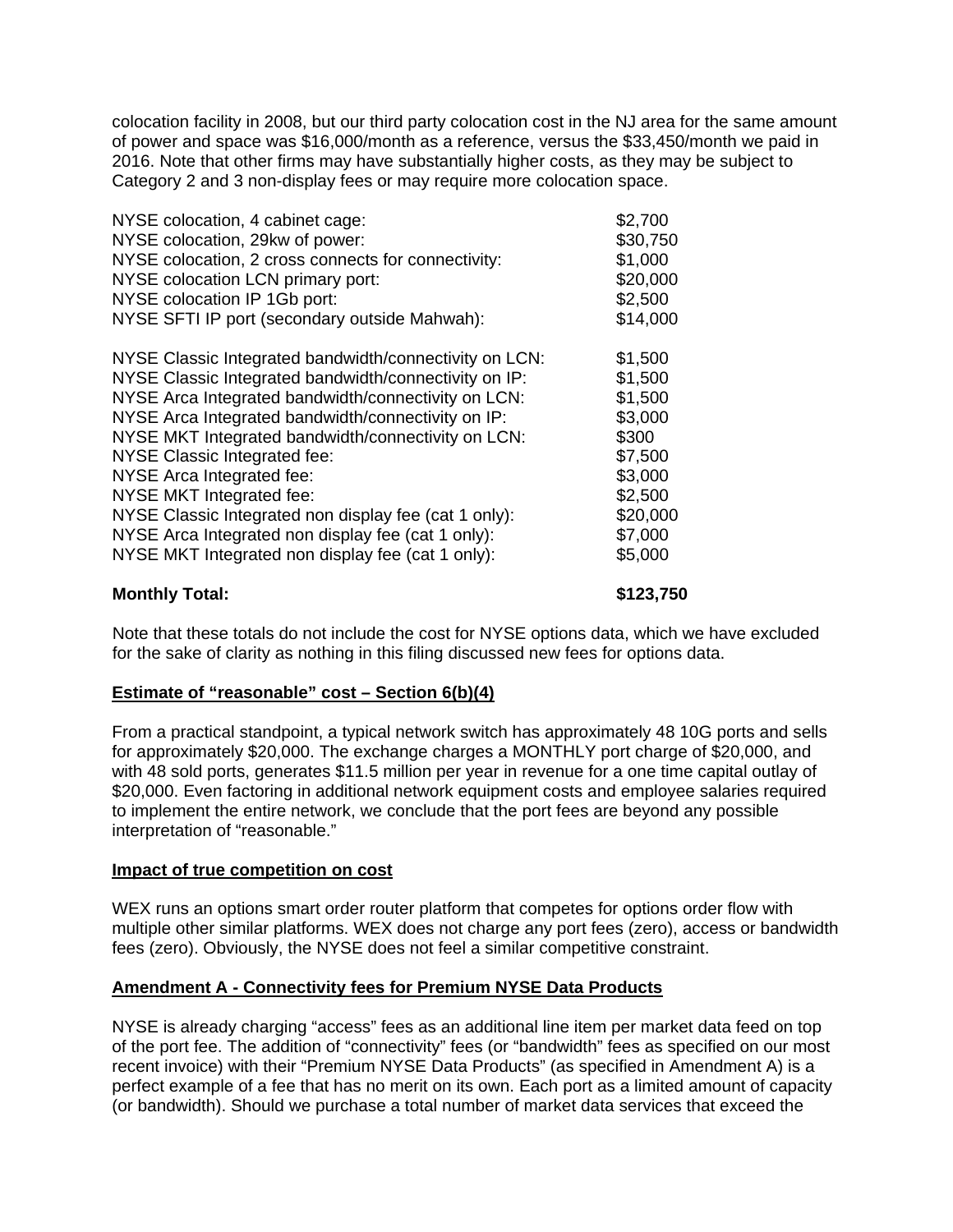bandwidth available on a port, we'd simply need to purchase another port. In addition, each feed already has a separate monthly access fee. Furthermore, each feed is available via no other vendor at the same level of latency (monopoly). Adding an additional connectivity/bandwidth charge for each market data feed is simply "double dipping."

Because of this, we not only ask the commission to reject this rule filing, but also re-examine previously approved "connectivity/bandwidth" fees for NYSE's Integrated feeds.

### "**Exclusive" Language**

In amendment "A," we object to the language on page 9 and 12 of 75 stating:

"The Exchange is not the exclusive method to connect to the Included Data Products." "The Exchange is not the exclusive method to connect to Premium NYSE Data Products."

We believe this language to be misleading at best and factually incorrect at worst. There are no other equal latency methods of accessing this data other than through NYSE ports. No third party (non-NYSE) provider can provide this data at the same latency as NYSE.

# **Amendment C - "Third Party Systems"**

Wolverine does **not** object to NYSE's establishment of fees as updated in Amendment 3 to "Third Party Systems" as these services are highly competitive. If NYSE's fees are too high for these services, firms will contract with other parties or contract directly with network providers. As a reference, Wolverine finds NYSE's third part system costs out of line and does not subscribe to this NYSE offering, instead implementing this connectivity internally using a proprietary network. No such opportunity exists for "Premium NYSE Data Products."

### **Agreement with other comment letters**

Wolverine affirms it is in complete agreement with the comment letters submitted by Citadel Securities and SIFMA. If offered the opportunity, it would co-sign their comment letters.

### **Closing**

In closing, any competitive equity or options firm requires **equal** latency access to market data (meaning, not being disadvantaged by using a slower feed such as CQS/UQDF provided by NMS). We feel the increased monthly costs taken, in total, violate Section 6(b)(8) of the act, as the high monthly cost presents an "undue burden on competition" that is not "necessary." A new broker dealer with best execution obligations would incur \$123,750 per month of fixed costs in colocation, port, and access fees today, solely for access to NYSE controlled markets. The escalation of these fees impedes a free and open market, by creating an artificial (cost) barrier to entry for smaller broker-dealers and new firms.

This is a monopoly; no equal latency alternatives exist – thus, the exchanges should not have the ability to escalate existing fees and create new ones with reckless abandon as it fails to protect investors and the public interest, violating section 6(b)(5).

Wolverine appreciates the SEC acting as a critical component to monitor and correct violations of the Act.

Sincerely yours,